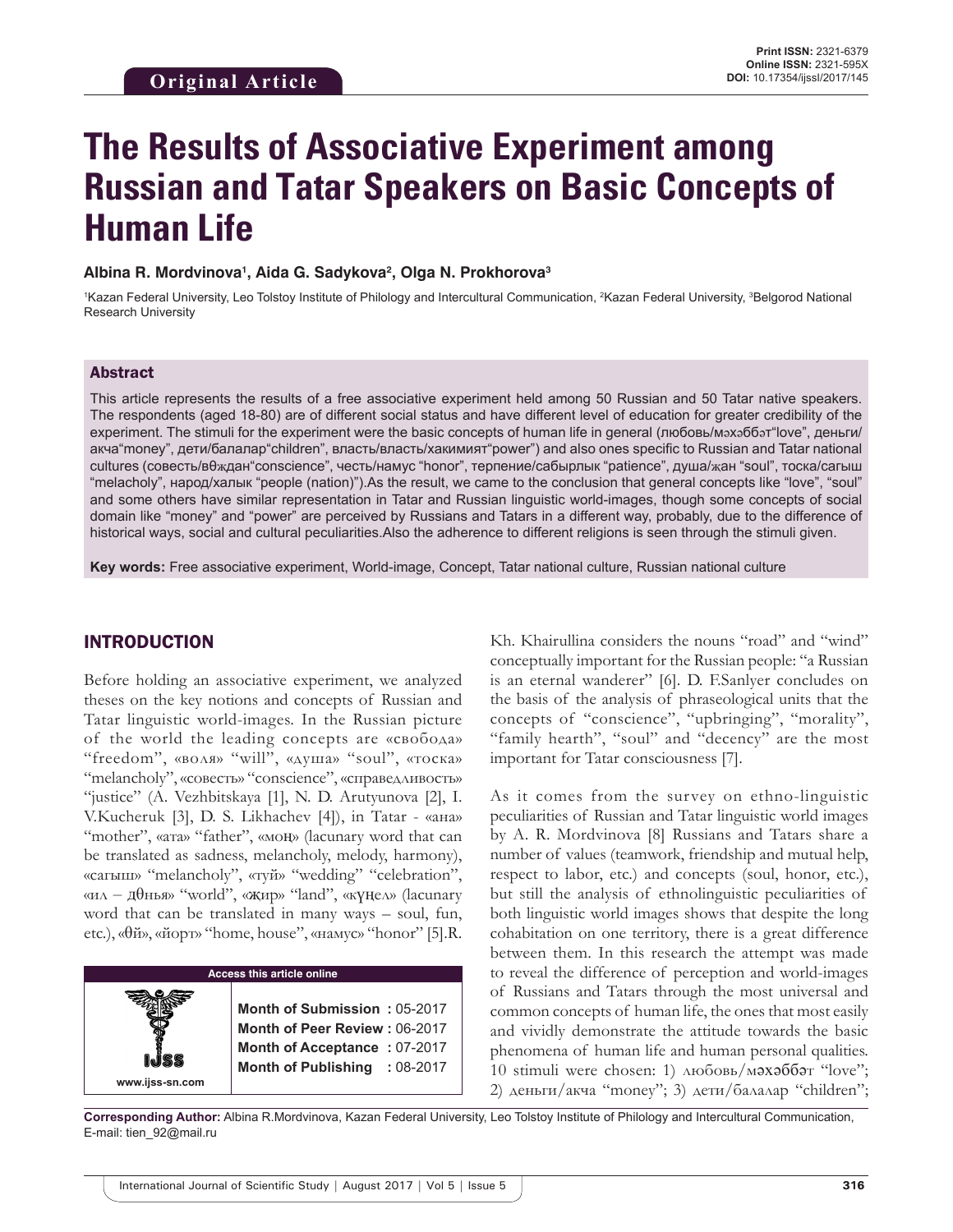4) совесть/вθҗдан "conscience"; 5) честь/намус "honor"; 6) терпение/сабырлык; "patience" 7) душа/җан "soul"; 8) тоска/сагыш "melancholy" (translation is approximate); 9) народ/халык "people (nation)"; 10) власть/власть/ хакимият"power" (in the Tatar language there are several words that denote "power", one of them is borrowed from Russian, that is why "власть"is given twice. Still we thought it necessary to add the word "хакимият", as it denotes governmental power and reaction to this very phenomenon represents the greatest interest for us).

Methods: 100 respondents took part in the experiment: 50 were native Russian speakers, 50 – native Tatar speakers (stating Tatar as their mother tongue). All the Tatar speakers were bilingual with Russian as the second language. It should be noted that investigators faced the problem during the process of choosing Tatar respondents. There were many of those who refused to take part in the survey due to weak knowledge of literary Tatar (stating Tatar as their mother tongue). Some of those who participated admitted it was quite difficult because in their everyday life they speak predominantly Russian.

The respondents were asked to give as many reactions to the stimuli as they wanted.

# RESULTS

- 1) For the respondents with Russian as the native language (hereinafter R.), the most frequent reaction to the word «любовь» "love" was the word «семья» "family". For respondents with Tatar as their native language (hereinafter T.) – «ярату» "to love" (as in the Tatar language the words "love" and "to love" are not cognate) and «йθрәк» ("heart") that witnesses about stronger connection between the concept of "heart" and the concept of "love" in the Tatar language consciousness, rather than in Russian one, though in both languages there are plenty of idioms that reflect this connection. For R. frequent reactions were also «муж/жена» "husband/wife" and «верность» "fidelity", for T. - "гаилә" ("family"), "бәхет" ("happiness") and «хис» ("feeling").
- 2) Comparison of the reactions of R. and T. to «деньги/ акча»«money» stimuli revealed the following: for R. money is primarily associated with power, opportunities and success, then associations such as "wealth" and "work" are equally presented (in contradiction with the statement of N. V. Ufimtseva – "labor and money are hardly connected in the minds of Russians" [9]). The most frequently mentioned association with "акча" is "байлык" "wealth" (together with the synonym "муллык"), that is money

for T. is primarily associated with its amount and only then – with the opportunities provided by it ("ирек", "азатлык""freedom" "мθмкинлек" "opportunity", " $\kappa$ θч" "power" etc.). To a much lesser extent, the link between "money" and "work" is expressed, however, it is curious that there are numerous associations with trade («сату-алу» "trade", «кибет» "shop"), which are not expressed among R. Here it will be appropriate to note that the Tatars have been known as gifted and successful tradesmen since ancient times.

- 3) The main associations with the concept "дети/ балалар""children"of R. and T. are the same: "счастье/ бәхет" "happiness" and "радость/шатлык" "joy". The only difference is the prevalence of the association "happiness" among R., most likely due to the set phrase "children are happiness". The associative series of R. and T., in general, is almost the same: "улыбка/ елмаю""smile", солнце/кояш"sun", "смыслжизни/ яшәүнеңмәгънәсе""meaning of life", «заботы/ борчылу» care, etc. T. gave the following unique associations that are specific to the Tatar linguistic consciousness – «бакча» "garden" (comes from "балаларбакчасы" – "kindergarten") and "бармак" "finger" ("Бишбармакныңкайсысынтешләмә – барыберавыртачак" "It does not matter what of five fingers hurts – it still hurts" is a Tatar proverb where fingers are associated with children, any mother loves all her children and the problems of any of them hurt).
- 4) Comparing reactions to the «совесть/в $\theta$ ждан» "conscience" stimulus, we have identified the commonness and frequent occurrence of associations linked with the purity of conscience among both R. and T. (the words чистый "pure",чистота "purity" are the most wide-spread reactions of R., «чиста», «саф», «пакълек»"pure" "purity" forT.) and the pangs of conscience  $(R. - "MyKH" 'tortures'$ , "вина""guilt", "тяжелаяноша""heavy burden", "мучения""torment", «газап», "җәфа", "интектерү" "torment", "авыр" "heavy"). For R. "inner voice" repeated reaction is unique (among the reactions given by T., it or its synonyms does not occur), for T. - «дθреслек" "truthfulness"(that is frequently presented).
- 5) The reactions to «честь/намус» "honor" for R. are characterized by the connection with the semantic field "militarymen" - "hussar", "officer", "militaryman", etc., also this notion is referred to the category of masculine qualities (among T. a single reaction is presented). AmongT. the notion is not associated with the military sphere, the most frequently mentioned reaction is "чиста""pure", "чисталык""purity"; in general, all the reactions are a list of positive human qualities, and also the novel "Намус"("Honor") by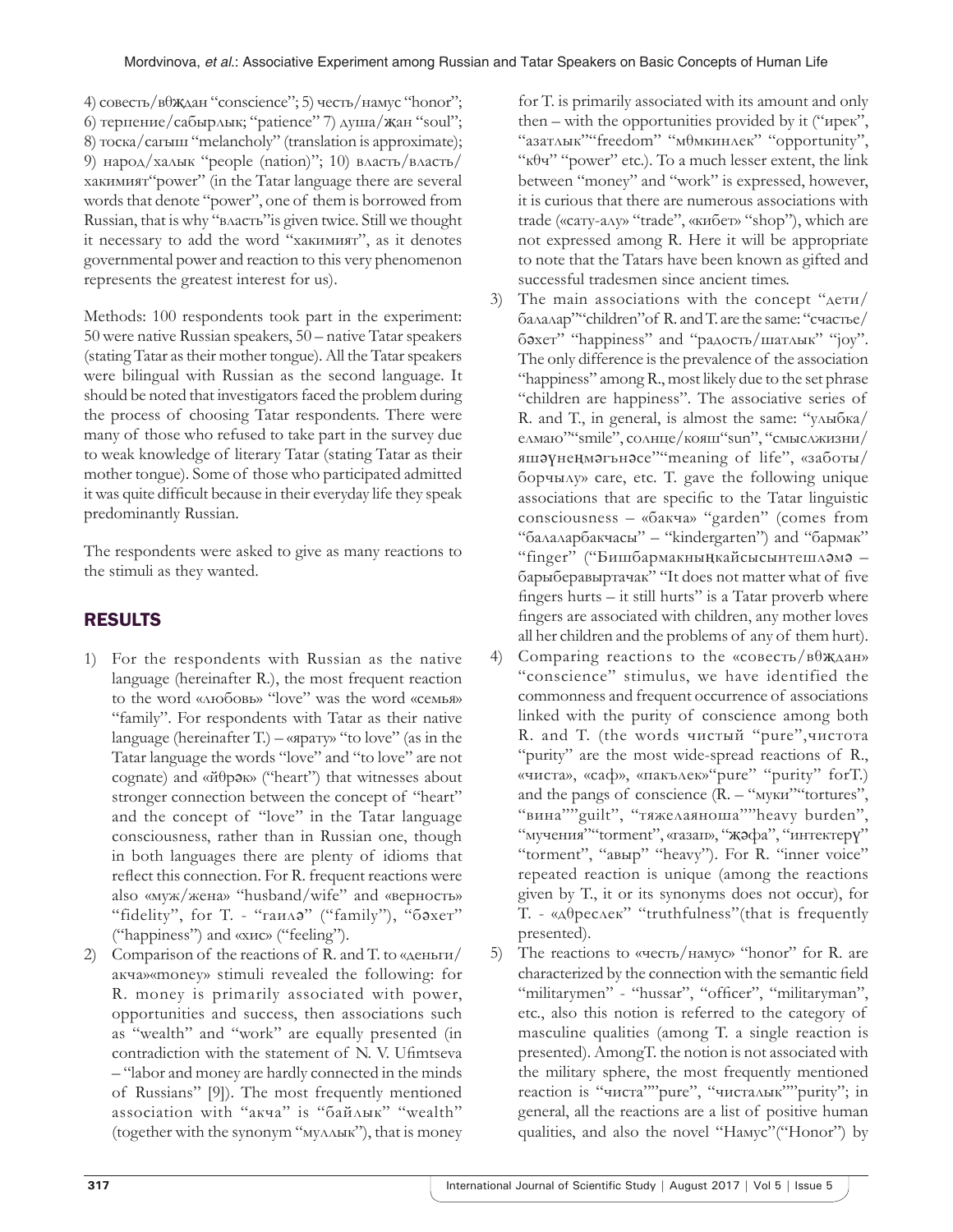the famous Tatar writer G.Bashirovis listed. The connection between the notion of "honor" and the military world in the linguistic consciousness of R. can be easily explained in terms of history – being a military man (especially in pre-revolutionary and Soviet Russia) was very honorable, so it was reflected in lots of novels and movies as the key notion that determines the actions of the characters. What concerns Tatars – in tsarist Russia the Tatars served in the army, but, as a rule, were simple soldiers, not officers. Military affairs were not so important for them.

- 6) Comparison of responses to the "терпение/ сабырлык» "patience" stimulus made it possible to identify the following differences in the linguistic consciousness of the two nations: many T. gave a synonymous association «түземлек», the following nationally unique associations were mentioned: «ураза» "uraza" (Tatars are Muslims), "алтын" golden and "сарытθс" yellow color - obviously, from the proverb «Сабыртθбе – сарыалтын» "the result of patience is pure gold". For P. often mentioned associations are «спокойствие» «calmness», «сила» "strength", «труд» "labor" and «мука» "torment" (T. gave these associations, especially the latter, much less often), as well as their derivatives and synonyms.
- 7) Both for R. and T. the connection between the concepts of «душа/җан» "soul" and the sphere of something religious and elevated, and also with death is characteristic: «Бог» "God", «бессмертие» "immortality", «нематериальное» "immaterial", etc. for R.; for T. – «фәрештәләр" "angels", "югары" "high", "акнур" "white light", "үлем" "death". The most frequently mentioned associations for R. are «Бог» "God", «чистая» "pure", «светлая» "bright", for T. -"үлем" "death", "күңел" (lacunary word that can be translated in many ways – soul, fun, etc.) It is considered to be one of the key notions of the Tatar world images as it is presented in 173 Tatar idioms  $[10]$ ).
- 8) What concerns the concept «тоска/ сагыш""melancholy", the associative experiment showed the following results: for R. the most frequent reactions are "sadness" and "loneliness", for T. - "күзяшьләре" "tears", "кайгы" "grief " и "моң" "sadness". Color associations are of great interest - for R.melancholy is green, for T. - "сары" - yellow. Both T. and R. had associations "autumn", "autumn rain".
- 9) n relation to the concept of «народ/халык» "people (nation)", R. and T. showed several different visions of the world picture: for T. the concept of "people" is primarily"кешеләр""people", but it also reflects the people's inseparability from their land - the association "ил""and", "Motherland" is one of the most frequently

mentioned. In the linguistic consciousness of T., the importance of unity is more evident than in R.'s one. It is often referred to as «бердәмлек/гомумилек» "unity", «милләт» "nation" as well as traditions-«традицияләр", "traditions", "Sabantue" (folk Tatar celebration). For R. the main associations with the concept "people" - is «толпа» "crowd" and «общество» "society".

10) In the analysis of reactions to the «власть/власть/ хакимият» "power" stimulus, more negative attitude toward the authorities is evident from R.'s side – the most frequently mentioned associations are "corruption", "money"; In the linguistic consciousness R. power is tightly connected with its bribability, there is a negative attitude towards politics and politicians - "dirt", "meanness", "bureaucracy", "violence", "parasites and even "goats" (has negative connotation in Russian, insulting word). T. Analysis of T.'s responses showed complete absence of such reactions (exception – «начарлык» "evil"), as the most associations belong to the semantic field of "administrative management" - "җитәкче" "executive", "дәүләт" "state" (most frequently mentioned),"идарә" "management", "администрат ивбина""administrative building" etc. Thus, it can be concluded that the concept of governmental power in the Tatar language does not have negative connotation.

## **DISCUSSION**

The results obtained allow assuming that there is no considerable difference between Russian and Tatar mentality in terms of family life, but there is one in terms of social life.

# **CONCLUSIONS**

According to the results of the associative experiment, we can draw the following conclusions about the features of the linguistic consciousness of the Russian and Tatar national language personality:

- 1 The concepts "love", "children", "soul", "conscience" have almost identical reflection in the Russian and Tatar world-image.
- 2 There are obvious significant differences in the perception of such aspects of social life as "people", "power", "money" by the Russian and Tatar national personalities.

## ACKNOWLEDGEMENTS

The work is performed according to the Russian Government Program of Competitive Growth of Kazan Federal University.